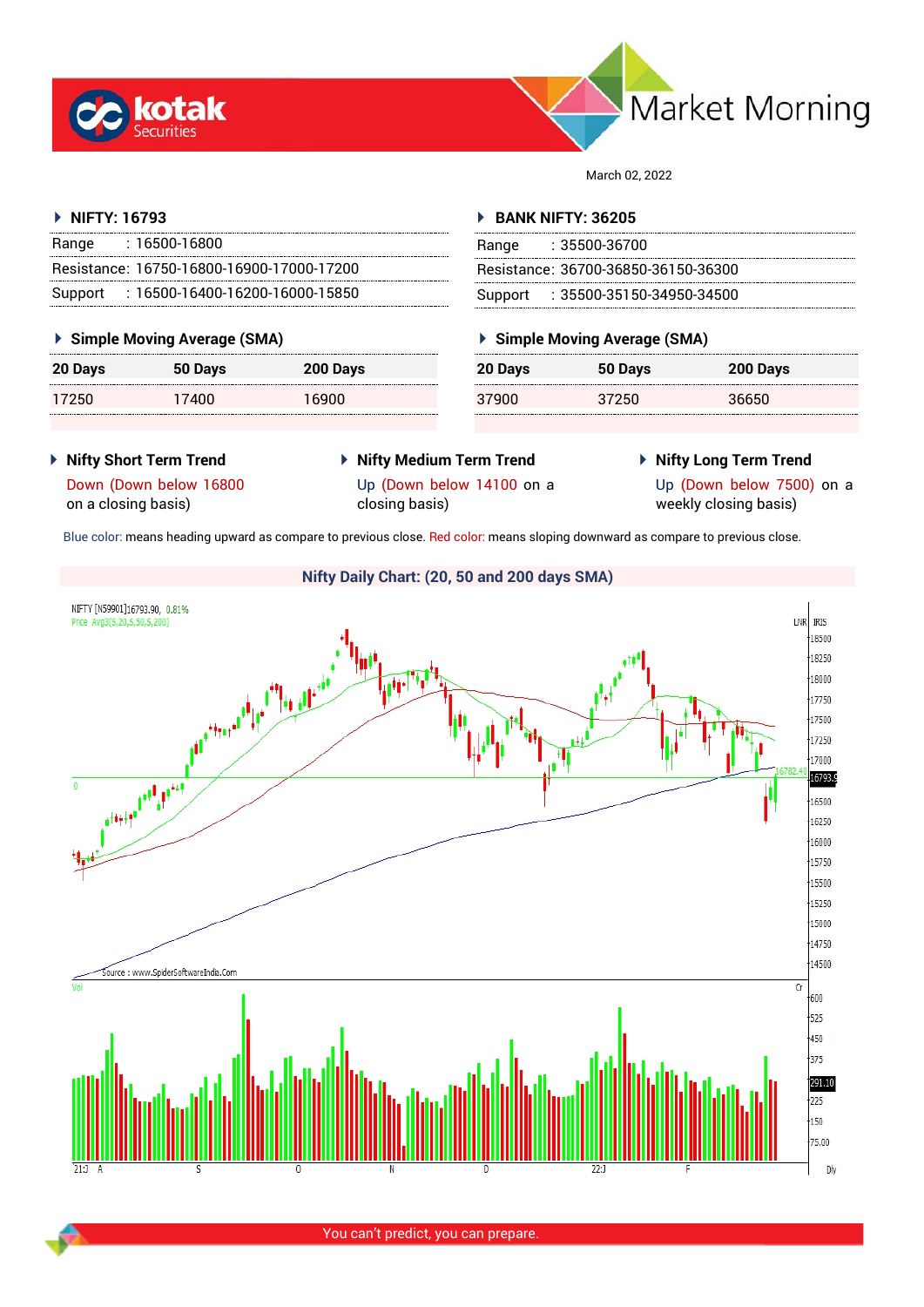### **Market Analysis**

120 points higher while the Sensex was up by 350 points. Among Sectors, Metal stocks outperformed as a result **Nifty/Sensex Daily View:** The benchmark indices recovered sharply from the day's lowest levels. The nifty ends Metal index rallied over 4 per cent whereas Bank's Nifty and Auto indices remained under pressure. On Monday, the market opened with a gap down but after the initial sell-off, the index took the support near 16360/54900 and reversed sharply. Technically, the Nifty/ Sensex has formed a long bullish candle, which is broadly positive. Currently, the market is hovering between 16500-16800/55500-56400 price ranges. In the last hour of trade, it cleared the resistance of 16800/56400 but it would be interesting to see whether the index holds the level of 16800/56400 or not for the traders now, 16500/55500 would be the immediate support level to watch out. Above which, the index could continue the momentum until 16800-16750/56400-56200. However, the dismissal of 16500/55500 could possibly trigger one more correction wave to 16350-16200/55000-54400. In the short term, the focus should be on Metals and Technology stocks.

## **RATING SCALE (PRIVATE CLIENT GROUP)**

| <b>BUY</b>             | $-$ A condition that indicates a good time to buy a stock. The exact circumstances of the signal will be determined by the indicator that an<br>analyst is using. |
|------------------------|-------------------------------------------------------------------------------------------------------------------------------------------------------------------|
| SELL                   | - A condition that indicates a good time to sell a stock. The exact circumstances of the signal will be determined by the indicator that an<br>analyst is using.  |
| <b>Stop Loss Order</b> | - An instruction to the broker to buy or sell stock when it trades beyond a specified price. They serve to either protect your profits or<br>limit your losses.   |

#### **FUNDAMENTAL RESEARCH TEAM (PRIVATE CLIENT GROUP)**

[shrikant.chouhan@kotak.com](mailto:shrikant.chouhan@kotak.com) arun.agarwal@kotak.com agarwal.amit@kotak.com Hemali.Dhame@kotak.com

**Jatin Damania Purvi Shah Rini Mehta K. Kathirvelu** Metals & Mining, Midcap Pharmaceuticals Research Associate Support Executive jatin.damania@kotak.com [purvi.shah@kotak.com](mailto:purvi.shah@kotak.com) rini.mehta@kotak.com [k.kathirvelu@kotak.com](mailto:k.kathirvelu@kotak.com) +91 22 6218 6440 +91 22 6218 6432 +91 80801 97299 +91 22 6218 6427

Oil and Gas, Information Tech Construction, Capital Goods & Midcaps sumit.pokharna@kotak.com pankajr.kumar@kotak.com

+91 22 6218 5408 +91 22 6218 6443 +91 22 6218 6439 +91 22 6218 6433

# **Sumit Pokharna Pankaj Kumar**

+91 22 6218 6438 +91 22 6218 6434

**Shrikant Chouhan Arun Agarwal Amit Agarwal, CFA Hemali Dhame** Head of Research Auto & Auto Ancillary Transportation, Paints, FMCG Banking & Finance

## **TECHNICAL RESEARCH TEAM (PRIVATE CLIENT GROUP)**

**Shrikant Chouhan Amol Athawale Sayed Haider**

[shrikant.chouhan@kotak.com](mailto:shrikant.chouhan@kotak.com) [amol.athawale@kotak.com](mailto:amol.athawale@kotak.com) Research Associate +91 22 6218 5408 +91 20 6620 3350 [sayed.haider@kotak.com](mailto:sayed.haider@kotak.com)

+91 22 62185498

## **DERIVATIVES RESEARCH TEAM (PRIVATE CLIENT GROUP)**

+91 79 6607 2231 +91 22 6218 5497 +91 33 6615 6273

**Sahaj Agrawal Prashanth Lalu Prasenjit Biswas, CMT, CFTe** [sahaj.agrawal@kotak.com](mailto:sahaj.agrawal@kotak.com) [prashanth.lalu@kotak.com](mailto:prashanth.lalu@kotak.com) [prasenjit.biswas@kotak.com](mailto:prasenjit.biswas@kotak.com)